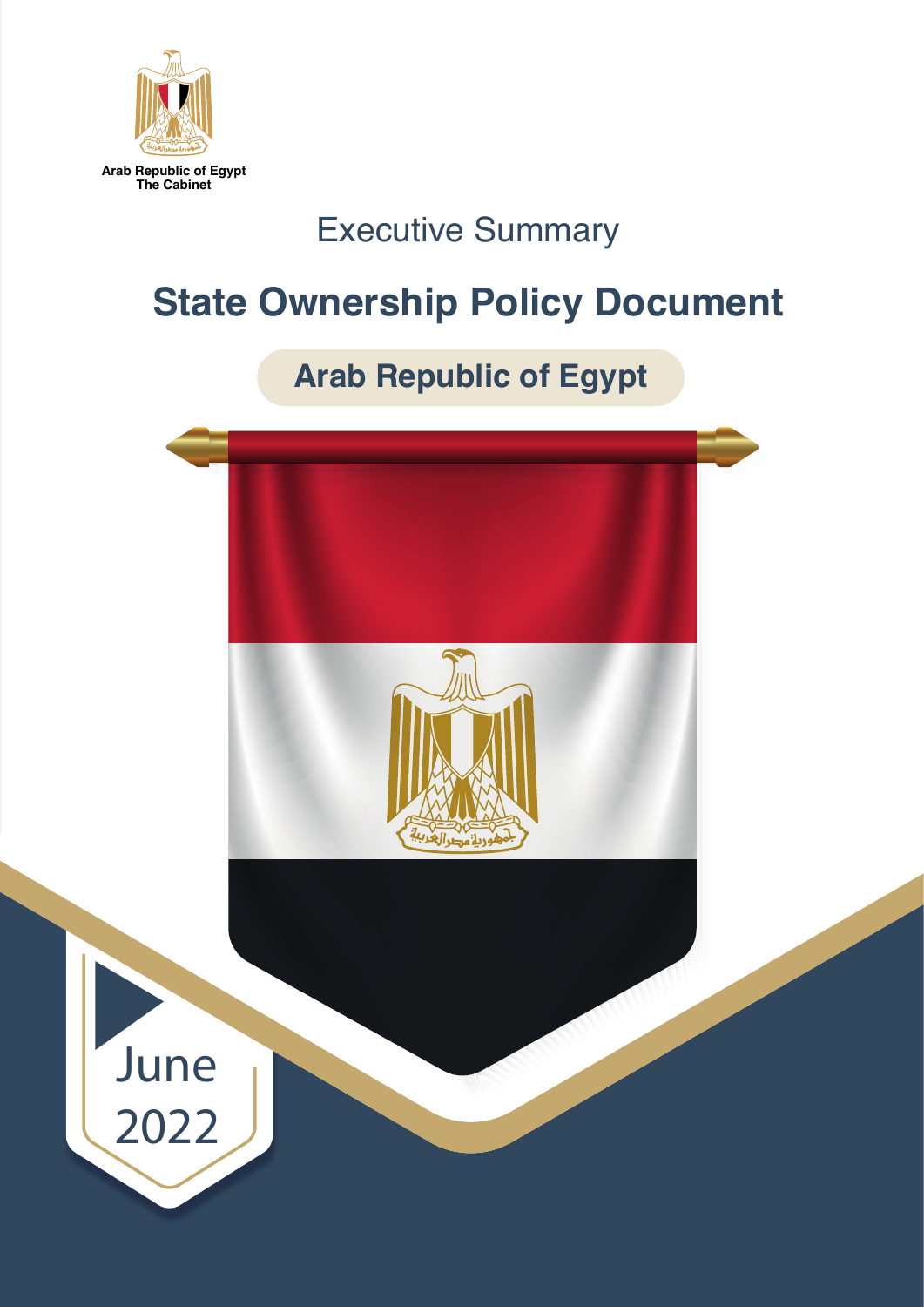**Executive Summary** 

## **State Ownership Policy Document**

Over the past decades, the role of the Egyptian State has witnessed many transformations to cope with the economic and social changes and the prevailing economic thought. It witnessed advocates of limiting the role of the State to creating ways that ensure the success of liberal regimes based on free economy and advocates of the State›s direct intervention in the economic activity.

The Egyptian Government is always keen onmaximizing the welfare of its citizens as per a comprehensive social contract, which ensures that the State responds to the social and economic entitlements of its citizens. This contract varies from one era to another according to the economic and social conditions. The significant presence of the State, sometimes, resulted in the expansion of the Egyptian state-owned assets portfolio to include many companies of the public sector and the public business sector. On one hand, it has been present in many other sectors concerned with strategic goods or fundamental services. On the other hand, the State is present in other sectors to realize specific economic or social dimensions.

The Government of Egypt (GoE) is well aware that its presence in the economic activity is not the ultimate end, but rather the achievement of social, strategic and economic goals, when needed. Itspresence comes to an end with the achievement of those goals and the end of motives behind them. The recurring crises that the State went through and their repercussions at various economic and social levels necessitated, at some point,that it should not stand still without the needed intervention that is necessary to protect the Egyptian citizen from these repercussions.

For instance, the increased presence of the State in the economic activity inthe aftermath of 2013 is justifiable. It is meant to face a number of challenges, including low GDP growth rates that resulted in a decline in welfare levels coupled with a decline in the most important foreign exchange sources, including tourism revenues and foreign direct investment inflows. This is in addition to an increased deficit in the balance of payments, at unprecedented levelsfor 30 years, high unemployment rates, and a deterioration in the standards of living of citizens. All of these factors resulted in thedecline ofEgypt›srank in international indicators and a deteriorated performance compared to similar economies.

Therefore, the Egyptian State has embarked on three mainspathsto rectify the economic path, namely pumping government investments to support economic activity, half of which are directed to infrastructure, transport, education and health sectors, implementing national projects, and launching economic reform programs to boost economic growth.

These main paths, which Go Ehas been working on, have had a positive impact, reflected in many economic performance indicators. Moreover, they improved Egypt's rankin a number of international indicators. However, in light of the successive developments witnessed by the world and the Egyptian economy recently, the GoE has already started to take a number of steps for adopting the economic governance standards to keep pace with the global changes and constitutional commitments.

This document intends to complement the reforms adopted by the Egyptian State within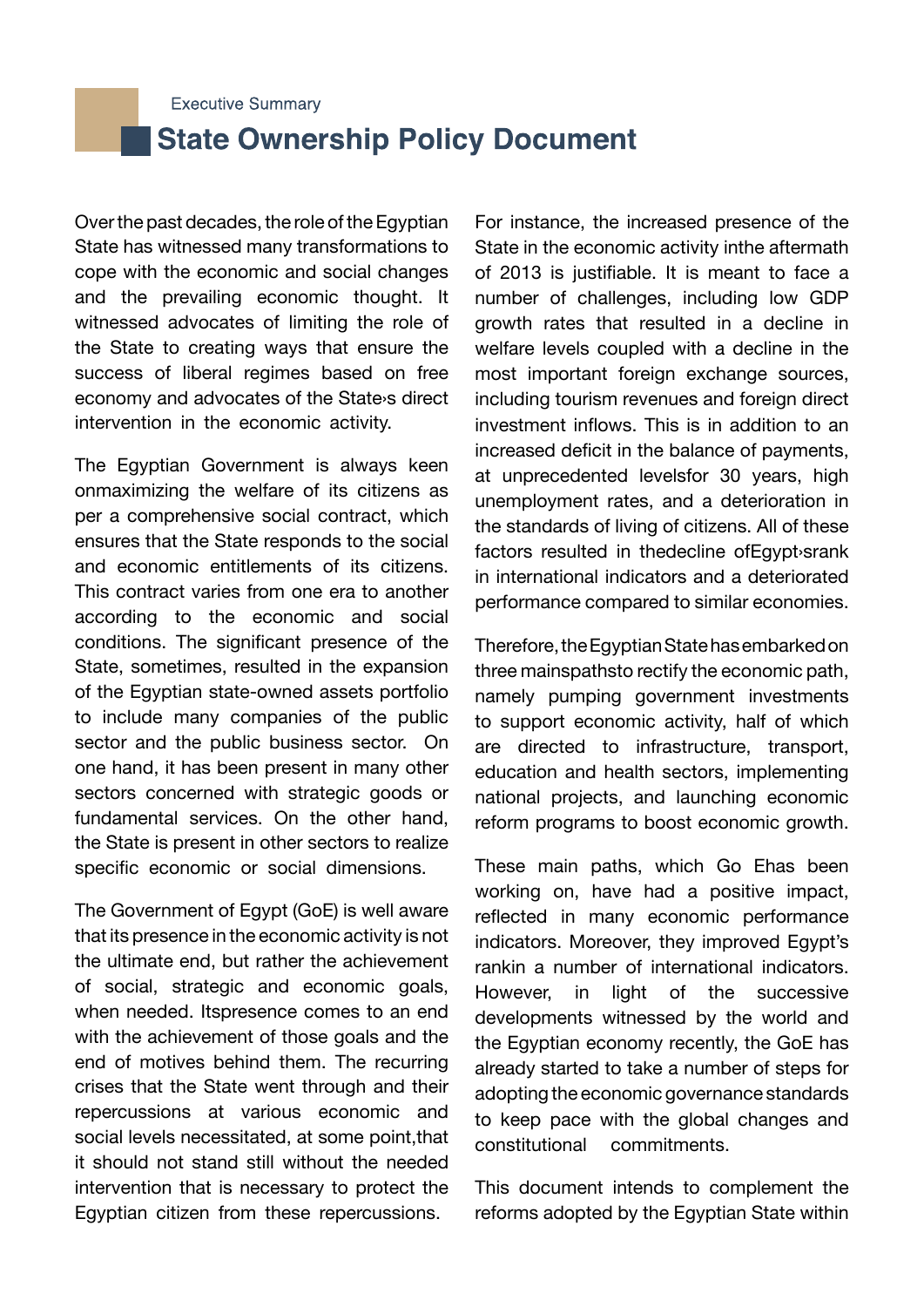the framework of strengthening the role of the private sector in the economic activity and creating an enabling economic environment that attracts and reinforces investments. It is considered the first stage in outlining the Egyptian State Ownership Policy.

In light of the foregoing, this document presents the most important features of the Egyptian State Ownership Policy, including itsobjective, its most important guidelines, and the methodology used for makingdecisions to retain or exit state-owned assets during the coming period. It also highlights the role of the Sovereign Fund of Egypt (TSFE) in this context and the dimensions of the publicprivate partnership as a mechanism to further enhance the role of the private sector.

In order to achieve its objective, the document adopts a methodology -based on international experiences and specialized expertise- to regulate the ownership policy at the sectoral/activity levels as per specific criteria and decide on the State's exit from/ presence in economic sectors and activities. Based on these criteria, three orientations have been identified for the State ownership and presence in the economic activity:

1. Exit Within 3 Years:By identifying the sectors/activities from which the State will exit in the coming period.

2. Fixing or Reducing the State›s Economic Presence in Various Sectors:By identifying sectors/activities where the government will fix or reduce its investments during the upcoming period, reflecting positive signals for the private sector to increase its investments in those sectors.

3. Fixing or Increasing the State›s Economic Presence in Various Sectors:By identifying sectors/activities where the State will be fixing or increasing its investments during the coming period, based on its strategic or social dimensions, while allowing the private sector›s partial participation in some activities.

In order for the GoE to implement the State Ownership Policy, a number of mechanisms will be adopted for the State›s total or partial exit fromthe economic activity to encourage the private sector›s participation. Those mechanisms differ from one economic sector to another and from a certain state-owned public asset portfolio to another.They are based on the objective of the private sector›s ownership of public assets with the aim of maximizing the economic return of different economic activities.

With regard to the State-owned assets that should be retained, the Egyptian State will be guided by the «Guidelines on Corporate Governance of State-Owned Enterprises» issued by the Organization for Economic Co-operation and Development (OECD). It is considered an international reference for governmentsand helps the State-owned enterprises (SOEs) adopt the best practices in an efficient, transparent, and accountable manner.

As stipulated in article (27) of the Constitution of the Arab Republic of Egypt, the economic policy of the Egyptian State is based on supporting competition and ensuring a competitive environment for the economic activity.Thus, the new State Ownership Policy necessitates the application of the principles of competitive neutrality within the Egyptian markets in order to enhance the efficiency of the Government in providing high-quality public services to citizens and increasethe efficiency of SOEs. Consequently, the economic growth rates will significantly increase.